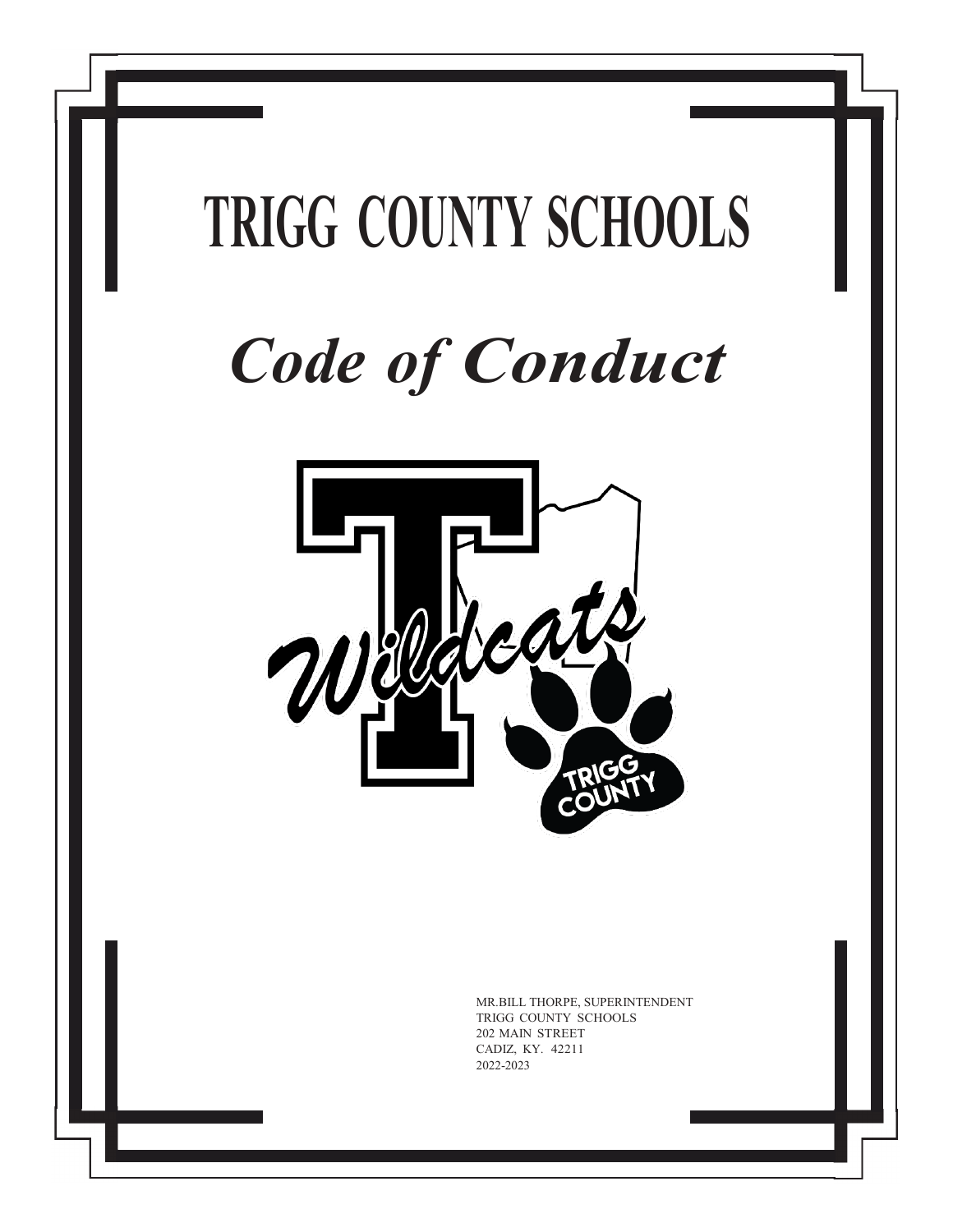#### TRIGG COUNTY BOARD OF EDUCATION

Mrs. JoAlyce Harper – Chairperson

Mrs. Gayle Rufli – Member

Mrs. Charlene Sheehan- Member

Mrs. Theresa Allen- Member

Mrs. Clara Beth Hyde – Member

Mr. Jack Lackey- Board Attorney

Mr. Bill Thorpe – Superintendent/Board Secretary

#### ADMINISTRATIVE STAFF OF TRIGG COUNTY SCHOOLS

Mr. Bill Thorpe - Superintendent

Mrs. Karen Solise – Assistant Superintendent of Curriculum and Instruction

Mr. James R. Mangels- Director of Student Services & Personnel

Ms. Mandy Byrd – Director of Special Education

Mr. Matt Ladd – Director of Operations

Mrs. Paula Dickerson - Director of School Food Service

Mr. Erin Eagleson – Director of Transportation

Mr. Tim Bush - High School Principal

522-2200

Mrs. Amy Breckel - Middle School Principal 522-2210

Mr. Brian Futrell - Intermediate School Principal 522-2220

Mrs. Lindsey Kinslow - Primary School Principal 522-2700